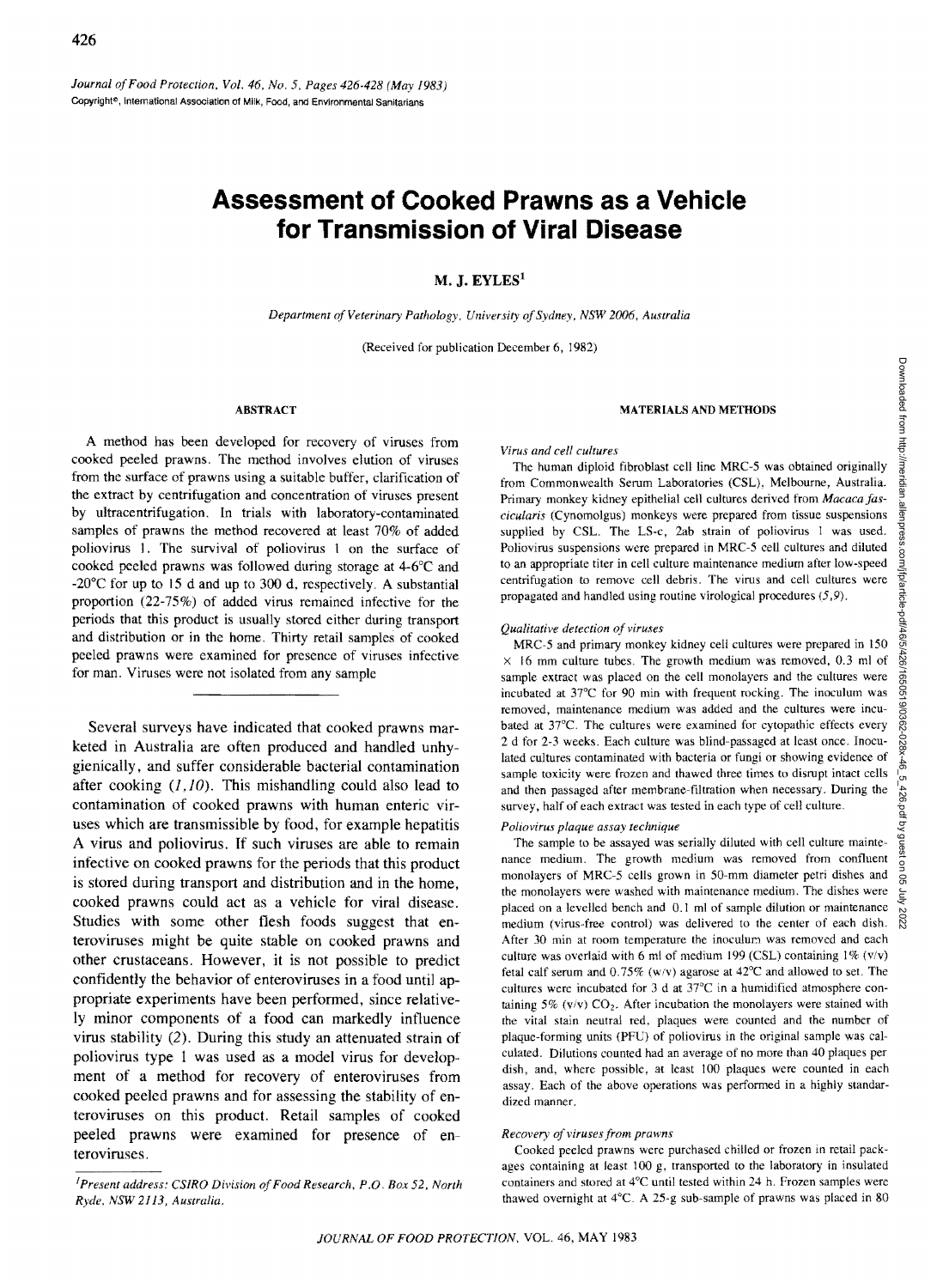| Batch of | Storage          | Poliovirus   | Poliovirus   | Recovery            |
|----------|------------------|--------------|--------------|---------------------|
| prawns   | time             | added        | recovered    | of virus            |
|          | (h) <sup>a</sup> | (PFU/sample) | (PFU/sample) | $\left( \% \right)$ |
|          | 0.5              | 580          | 460          | 79                  |
|          |                  | 350          | 290          | 83                  |
|          |                  | 18           | 16           | 89                  |
|          | 16               | 700          | 530          | 76                  |
|          | 16               | 33           | 23           | 70                  |

TABLE 1. Recovery of poliovirus from cooked peeled prawns

aElapsed time between contamination of prawns and commencement of recovery procedure.

mI of glycine-NaOH buffer, pH 8.8 (0.09 M glycine, 0.01 M NaOH) and shaken vigorously by hand for 2 min then for 1 min in every 5 min until 30 min had elapsed. This suspension was clarified by centrifugation  $(12,000 \times g$  for 30 min at 4°C) and viruses present in the supernatant fluid were concentrated by ultracentrifugation (105,000  $\times$  g for 5 h or 193,000  $\times$  g for 4 h at 4°C). The pellet was resuspended in 2 ml of cell culture maintenance medium and stored at -20°C until tested for the presence of viruses using the qualitative technique or the plaque assay above. When smaller samples were tested, the above volumes were adjusted accordingly. All operations were performed aseptically.

#### *Assessment of the virus recovery method*

Samples of prawns were treated as above with the exception that 0.1 ml of poliovirus I suspension or 0.1 ml of maintenance medium (uncontaminated control samples) was placed on the surface of the prawns in each 25-g sample. The samples were then stored at 4°C for various periods before addition of glycine-NaOH buffer (Table I). An uncontaminated control sample was tested in parallel with each contaminated sample.

#### *Storage trials*

Freshly cooked prawns were purchased, peeled aseptically and 10-15 g of prawns (about 6 prawns) were placed in each of 20 sterile 100-ml jars. Four jars were set aside as uncontaminated control samplcs. The surface of the prawns in each of the remaining jars received 0.1 ml of poliovirus I suspension. The jars were sealed and stored in a domestic refrigerator at  $4.6^{\circ}$ C or in a freezer at  $-20^{\circ}$ C. The survival of poliovirus was assessed after various periods (Table 2).

## *Examination of retail samples of prawns*

Thirty samples of cooked peeled prawns were purchased over a I-ycar period from 9 retailers and examined as described above.

## RESULTS

Preliminary qualitative trials indicated that the method described would recover poliovirus 1 that had been added to prawns, yielding an extract which was usually non-toxic and free from bacterial or fungal contaminants which interfered with testing in cell cultures. Table 1 shows the virus recovery efficiency of the method in experiments with three different batches of prawns. Poliovirus was also detected qualitatively in each of these extracts using MRC-5 cell cultures. No cytopathogenic agents were recovered from control samples of prawns at any time during this study.

The results of the storage trials are in Table 2. Virus inactivation was more rapid at 4-6°C than at -20°C, but a substantial proportion of added virus remained active under both storage conditions. Prawn samples held at 4-6°C for 8 d showed signs of spoilage (unpleasant odor and appearance), and yielded extracts that were mildly toxic to cell cultures. Prawn samples held at 4-6°C for 15 d were very

|              | TABLE 2. Survival of poliovirus 1 on cooked peeled prawns dur- |  |  |  |
|--------------|----------------------------------------------------------------|--|--|--|
| ing storage. |                                                                |  |  |  |

| Storage            | Storage<br>time<br>(d) | Recovery of virus                         |    |  |
|--------------------|------------------------|-------------------------------------------|----|--|
| temperature<br>(C) |                        | $\times 10^2$ PFU/<br>sample <sup>a</sup> | %  |  |
| $4-6$              | 3                      | 7.8                                       | 60 |  |
|                    |                        | 8.8                                       | 68 |  |
|                    | 8                      | 2.9                                       | 22 |  |
|                    |                        | 3.1                                       | 24 |  |
|                    | 15                     | $+^{\rm b}$                               |    |  |
| $-20$              | 8                      | 9.7                                       | 75 |  |
|                    |                        | 7.0                                       | 54 |  |
|                    | 15                     | 7.4                                       | 57 |  |
|                    |                        | 8.3                                       | 64 |  |
|                    | 30                     | 5.9                                       | 45 |  |
|                    |                        | 4.9                                       | 38 |  |
|                    | 180                    | 6.4                                       | 49 |  |
|                    |                        | 6.0                                       | 46 |  |
|                    | 300                    | 3.6                                       | 28 |  |

 $a_{1.3} \times 10^3$  PFU of poliovirus were added to each sample. bInfective virus present.

badly spoiled and their extracts were very toxic to cell cultures. Although quantitative testing of the latter extracts was not possible, infective poliovirus was detectable in 0.1 ml of the concentrated extract from these samples.

Viruses were not isolated from any of the retail samples of cooked peeled prawns. Four of the 30 samples purchased could not be tested adequately in cell cultures because of microbial contamination or severe toxicity of the extracts towards cell cultures.

## DISCUSSION

The results indicate that the virus recovery method described here is capable of recovering realistic numbers of infective enterovirus particles from cooked peeled prawns. The method is based on techniques previously used successfully for elution of viruses from food surfaces  $(6,7,11)$ and concentration of viruses  $(3,6)$ . The sensitivity of the method allowed use in the storage trials of more realistic levels of poliovirus contamination than have been used in many earlier studies of virus stability, where more than  $10^6$ infective units of enteroviruses have been added per gram of food. In practice, contamination resulting from unhygienic food handling is unlikely to lead to more than a few hundred PFU of virus being transferred to 100 g of food.